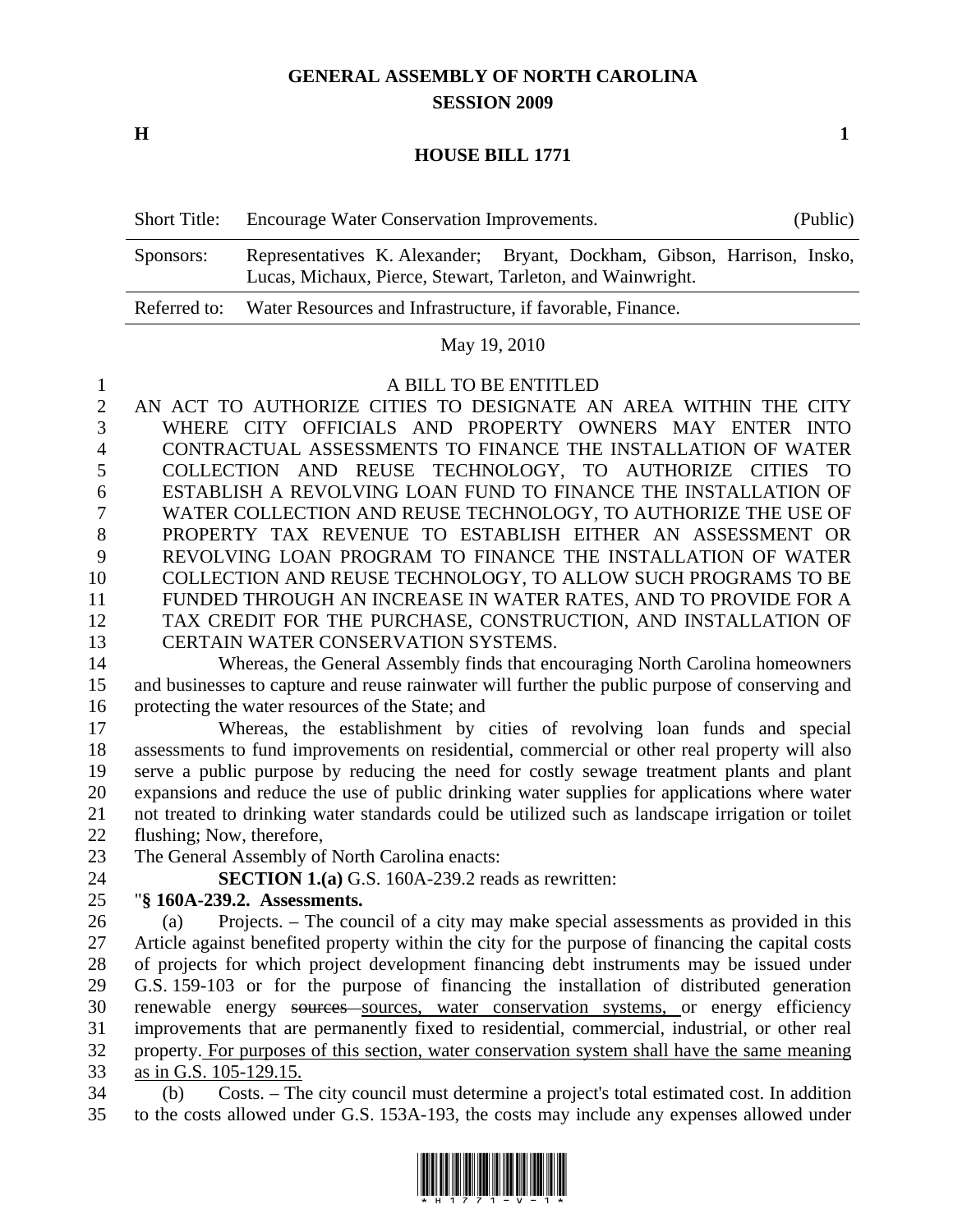|              | <b>General Assembly of North Carolina</b><br><b>Session 2009</b>                                   |  |  |  |  |
|--------------|----------------------------------------------------------------------------------------------------|--|--|--|--|
| $\mathbf{1}$ | G.S. 159-84. A preliminary assessment roll may be prepared before the costs are incurred based     |  |  |  |  |
| $\mathbf{2}$ | on the estimated cost of the project.                                                              |  |  |  |  |
| 3            | Method. - The city council must establish an assessment method that will most<br>(c)               |  |  |  |  |
| 4            | accurately assess each lot or parcel of land according to the benefits conferred upon it by the    |  |  |  |  |
| 5            | project for which the assessment is made. In addition to the bases upon which assessments may      |  |  |  |  |
| 6            | be made under G.S. 160A-218, the council may select any other method designed to allocate          |  |  |  |  |
| 7            | the costs in accordance with benefits conferred."                                                  |  |  |  |  |
| $8\,$        | <b>SECTION 1.(b)</b> G.S. 160A-239.4 reads as rewritten:                                           |  |  |  |  |
| 9            | "§ 160A-239.4. Financing a project for which an assessment is imposed.                             |  |  |  |  |
| 10           | Financing Sources. $- A$ city council may provide for the payment of the cost of a<br>(a)          |  |  |  |  |
| 11           | project for which an assessment may be imposed under this Article from one or more financing       |  |  |  |  |
| 12           | sources listed in this subsection. The assessment resolution must include the estimated cost of    |  |  |  |  |
| 13           | the project and the amount of the cost to be derived from the respective financing source.         |  |  |  |  |
| 14           | Revenue bonds issued under G.S. 160A-239.6.<br>(1)                                                 |  |  |  |  |
| 15           | Project development financing debt instruments issued under the North<br>(2)                       |  |  |  |  |
| 16           | Carolina Project Development Financing Act, Article 6 of Chapter 159 of                            |  |  |  |  |
| 17           | the General Statutes.                                                                              |  |  |  |  |
| 18           | General obligation bonds issued under the Local Government Bond Act,<br>(3)                        |  |  |  |  |
| 19           | Article 4 of Chapter 159 of the General Statutes.<br>General revenues.                             |  |  |  |  |
| 20<br>21     | (4)<br>Assessments Pledged. - An assessment imposed under this Article may be pledged<br>(b)       |  |  |  |  |
| 22           | to secure revenue bonds under G.S. 153A 210.6G.S. 160A-239.6 or as additional security for a       |  |  |  |  |
| 23           | project development financing debt instrument under G.S. 159-111. If an assessment imposed         |  |  |  |  |
| 24           | under this Article is pledged to secure financing, the city council must covenant to enforce the   |  |  |  |  |
| 25           | payment of the assessments."                                                                       |  |  |  |  |
| 26           | <b>SECTION 2.</b> G.S. 153A-210.2 reads as rewritten:                                              |  |  |  |  |
| 27           | "§ 153A-210.2. Assessments.                                                                        |  |  |  |  |
| 28           | Projects. – The board of commissioners of a county may make special assessments<br>(a)             |  |  |  |  |
| 29           | as provided in this Article against benefited property within the county for the purpose of        |  |  |  |  |
| 30           | financing the capital costs of projects for which project development financing debt instruments   |  |  |  |  |
| 31           | may be issued under G.S. 159-103 or for the purpose of financing the installation of distributed   |  |  |  |  |
| 32           | generation renewable energy sources sources, water conservation systems, or energy efficiency      |  |  |  |  |
| 33           | improvements that are permanently fixed to residential, commercial, industrial, or other real      |  |  |  |  |
| 34           | property. For purposes of this section, water conservation system shall have the same meaning      |  |  |  |  |
| 35           | as in G.S. 105-129.15.                                                                             |  |  |  |  |
| 36           | Costs. – The board of commissioners must determine a project's total estimated cost.<br>(b)        |  |  |  |  |
| 37           | In addition to the costs allowed under G.S. 153A-193, the costs may include any expenses           |  |  |  |  |
| 38           | allowed under G.S. 159-84. A preliminary assessment roll may be prepared before the costs are      |  |  |  |  |
| 39           | incurred based on the estimated cost of the project.                                               |  |  |  |  |
| 40           | Method. – The board of commissioners must establish an assessment method that<br>(c)               |  |  |  |  |
| 41           | will most accurately assess each lot or parcel of land according to the benefits conferred upon it |  |  |  |  |
| 42           | by the project for which the assessment is made. In addition to the bases upon which               |  |  |  |  |
| 43           | assessments may be made under G.S. 153A-186, the board may select any other method                 |  |  |  |  |
| 44           | designed to allocate the costs in accordance with benefits conferred. "                            |  |  |  |  |
| 45           | <b>SECTION 3.(a)</b> Article 16 of Chapter 160A of the General Statutes is amended by              |  |  |  |  |
| 46           | adding a new section to read:                                                                      |  |  |  |  |
| 47           | "§ 160A-320.1 Revolving loan program for water efficiency improvements.                            |  |  |  |  |
| 48           | <u>Purpose. – The General Assembly finds it is in the best interest of the citizens of</u><br>(a)  |  |  |  |  |
| 49           | North Carolina to promote and encourage water efficiency within the State in order to conserve     |  |  |  |  |
| 50           | water resources, promote economic competitiveness, and expand employment in the State, and         |  |  |  |  |
| 51           | in the best interests of cities operating water and sewer systems to reduce the need for costly    |  |  |  |  |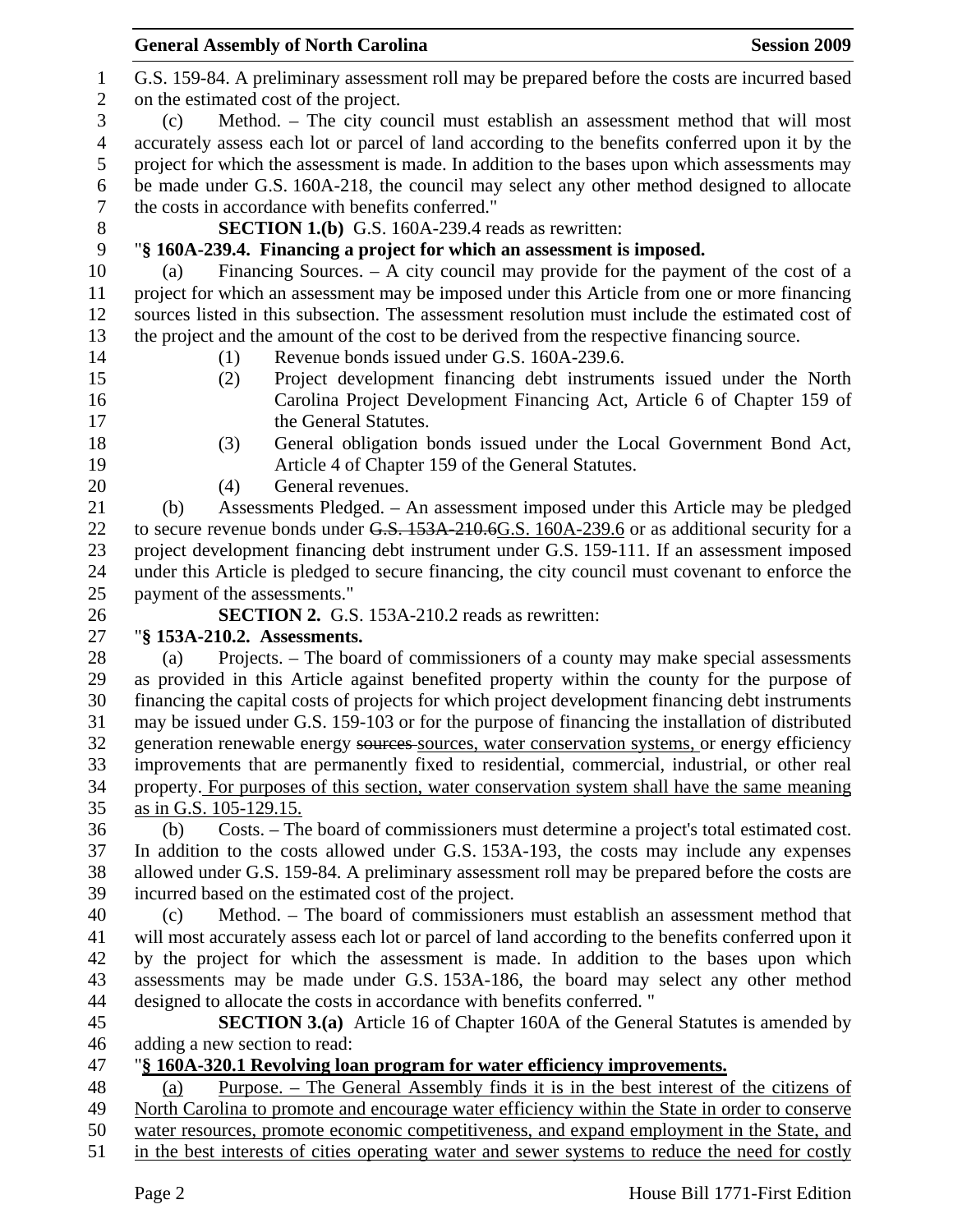**General Assembly of North Carolina Session 2009 Session 2009** 1 expanded or new capacity for water and sewer treatment by encouraging water efficiency. In 2 furtherance of this purpose, a city may establish a program to finance the purchase and 3 installation of water conservation systems that are permanently affixed to residential, 4 commercial, or other real property. For purposes of this section, water conservation system 5 shall have the same meaning as in G.S. 105-129.15. 6 (b) Revolving Loan Fund. – A city may establish a revolving loan fund for the purpose 7 of providing loans to finance the purchase and installation of water conservation systems that 8 are permanently fixed to residential, commercial, or other real property. In addition to a 9 surcharge on rates under G.S. 160A-314, a city may use Energy Efficiency and Conservation 10 Block Grant Funds, property tax revenue, State or federal grant proceeds or any other 11 unrestricted revenue to fund the revolving loan fund. The annual interest rate charged for the 12 use of funds from the revolving fund may not exceed eight percent (8%) per annum, excluding 13 other fees for loan application review and origination. The term of any loan originated under 14 this section may not be greater than 15 years. 15 **SECTION 3.(b)** Article 15 of Chapter 153A of the General Statutes is amended by 16 adding a new section to read: 17 **§ 153A-289. Revolving loan program for water efficiency improvements.** 18 (a) Purpose. – The General Assembly finds it is in the best interest of the citizens of 19 North Carolina to promote and encourage water efficiency within the State in order to conserve 20 water resources, promote economic competitiveness, and expand employment in the State, and 21 in the best interests of counties operating water and sewer systems to reduce the need for costly 22 expanded or new capacity for water and sewer treatment by encouraging water efficiency. In 23 furtherance of this purpose, a county may establish a program to finance the purchase and 24 installation of water conservation systems that are permanently affixed to residential, 25 commercial, or other real property. For purposes of this section, water conservation system 26 shall have the same meaning as in G.S. 105-129.15. 27 (b) Revolving Loan Fund. – A county may establish a revolving loan fund for the 28 purpose of providing loans to finance the purchase and installation of water conservation 29 systems that are permanently fixed to residential, commercial, or other real property. In 30 addition to a surcharge on rates under G.S. 153A-277, a county may use Energy Efficiency and 31 Conservation Block Grant Funds, property tax revenue, State or federal grant proceeds or any 32 other unrestricted revenue to fund the revolving loan fund. The annual interest rate charged for 33 the use of funds from the revolving fund may not exceed eight percent (8%) per annum, 34 excluding other fees for loan application review and origination. The term of any loan 35 originated under this section may not be greater than 15 years. 36 **SECTION 3.(c)** Article 1 of Chapter 162A of the General Statutes is amended by 37 adding a new section to read: 38 **§ 162A-6.2. Revolving loan program for water efficiency improvements.** 39 (a) Purpose. – The General Assembly finds it is in the best interest of the citizens of 40 North Carolina to promote and encourage water efficiency within the State in order to conserve 41 water resources, promote economic competitiveness, and expand employment in the State. In 42 furtherance of this purpose, a water and sewer authority may establish a program to finance the 43 purchase and installation of water conservation systems that are permanently affixed to 44 residential, commercial, or other real property. For purposes of this Article, water conservation 45 system shall have the same meaning as in G.S. 105-129.15. 46 (b) Revolving Loan Fund. – A water and sewer authority may establish a revolving loan 47 fund for the purpose of providing loans to finance the purchase and installation of water 48 conservation systems that are permanently fixed to residential, commercial, or other real 49 property. The water and sewer authority may use a surcharge of no more than one dollar 50 (\$1.00) on its base rate to fund the revolving loan fund. The annual interest rate charged for the 51 use of funds from the revolving fund may not exceed eight percent (8%) per annum, excluding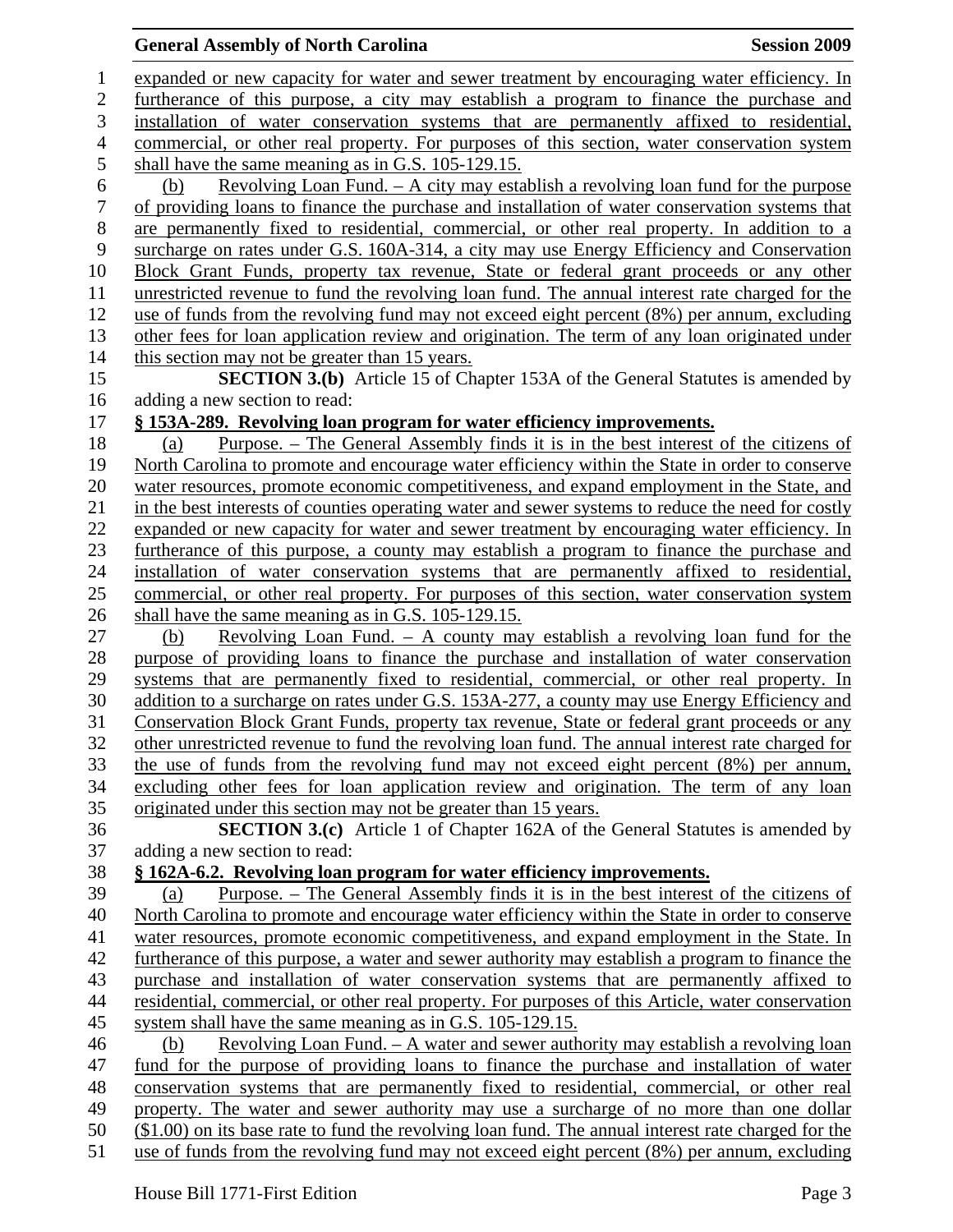|                  |                                                                                                           | <b>General Assembly of North Carolina</b>                                                         | <b>Session 2009</b>                       |  |  |
|------------------|-----------------------------------------------------------------------------------------------------------|---------------------------------------------------------------------------------------------------|-------------------------------------------|--|--|
| $\mathbf{1}$     |                                                                                                           | other fees for loan application review and origination. The term of any loan originated under     |                                           |  |  |
| $\boldsymbol{2}$ |                                                                                                           |                                                                                                   |                                           |  |  |
| 3                | this section may not be greater than 15 years."<br><b>SECTION 4.(a)</b> G.S. 160A-314 reads as rewritten: |                                                                                                   |                                           |  |  |
| $\overline{4}$   |                                                                                                           | "§ 160A-314. Authority to fix and enforce rates.                                                  |                                           |  |  |
| 5                | (a)                                                                                                       | A city may establish and revise from time to time schedules of rents, rates, fees,                |                                           |  |  |
| 6                |                                                                                                           | charges, and penalties for the use of or the services furnished by any public enterprise.         |                                           |  |  |
| $\boldsymbol{7}$ |                                                                                                           |                                                                                                   |                                           |  |  |
|                  |                                                                                                           | Schedules of rents, rates, fees, charges, and penalties may vary according to classes of service, |                                           |  |  |
| $8\,$            |                                                                                                           | and different schedules may be adopted for services provided outside the corporate limits of the  |                                           |  |  |
| 9                | city.                                                                                                     |                                                                                                   |                                           |  |  |
| 10               |                                                                                                           |                                                                                                   |                                           |  |  |
| 11               | (a3)                                                                                                      | A city may levy a surcharge of no more than one dollar (\$1.00) on water rates fixed              |                                           |  |  |
| 12               |                                                                                                           | under this section in order to fund a revolving loan program for water conservation systems       |                                           |  |  |
| 13               | under G.S. 160A-320.1.                                                                                    |                                                                                                   |                                           |  |  |
| 14               |                                                                                                           |                                                                                                   |                                           |  |  |
| 15               |                                                                                                           | <b>SECTION 4.(b)</b> G.S. 153A-277 reads as rewritten:                                            |                                           |  |  |
| 16               |                                                                                                           | "§ 153A-277. Authority to fix and enforce rates.                                                  |                                           |  |  |
| 17               | (a)                                                                                                       | A county may establish and revise from time to time schedules of rents, rates, fees,              |                                           |  |  |
| 18               |                                                                                                           | charges, and penalties for the use of or the services furnished by a public enterprise. Schedules |                                           |  |  |
| 19               |                                                                                                           | of rents, rates, fees, charges, and penalties may vary for the same class of service in different |                                           |  |  |
| 20               |                                                                                                           | areas of the county and may vary according to classes of service, and different schedules may     |                                           |  |  |
| 21<br>22         |                                                                                                           | be adopted for services provided outside of the county. A county may include a fee relating to    |                                           |  |  |
| 23               |                                                                                                           | subsurface discharge wastewater management systems and services on the property tax bill for      |                                           |  |  |
| 24               |                                                                                                           | the real property where the system for which the fee is imposed is located.                       |                                           |  |  |
| 25               | (a2)                                                                                                      | A county may levy a surcharge of no more than one dollar (\$1.00) on water rates                  |                                           |  |  |
| 26               |                                                                                                           | fixed under this section in order to fund a revolving loan program for water conservation         |                                           |  |  |
| 27               | systems under G.S. 153A-289.                                                                              |                                                                                                   |                                           |  |  |
| 28               | .                                                                                                         |                                                                                                   |                                           |  |  |
| 29               |                                                                                                           | <b>SECTION 5.(a)</b> G.S. 160A-209 reads as rewritten:                                            |                                           |  |  |
| 30               | "§ 160A-209. Property taxes.                                                                              |                                                                                                   |                                           |  |  |
| 31               | $\cdots$                                                                                                  |                                                                                                   |                                           |  |  |
| 32               | (c)                                                                                                       | Each city may levy property taxes for one or more of the following purposes subject               |                                           |  |  |
| 33               |                                                                                                           | to the rate limitation set out in subsection (d):                                                 |                                           |  |  |
| 34               |                                                                                                           |                                                                                                   |                                           |  |  |
| 35               | (12a)                                                                                                     | <u>Energy and Water Efficiency. – To provide programs to finance the purchase</u>                 |                                           |  |  |
| 36               |                                                                                                           | and installation of distributed generation renewable energy sources, water                        |                                           |  |  |
| 37               |                                                                                                           | conservation systems, or energy efficiency improvements that are                                  |                                           |  |  |
| 38               |                                                                                                           | permanently affixed to residential, commercial, or other real property under                      |                                           |  |  |
| 39               |                                                                                                           | G.S. 160A-239.2 or G.S. 160A-320.1.                                                               |                                           |  |  |
| 40               | $\ldots$ "                                                                                                |                                                                                                   |                                           |  |  |
| 41               |                                                                                                           | <b>SECTION 5.(b)</b> G.S. 153A-149 reads as rewritten:                                            |                                           |  |  |
| 42               |                                                                                                           | "§ 153A-149. Property taxes; authorized purposes; rate limitation.                                |                                           |  |  |
| 43               | $\cdots$                                                                                                  |                                                                                                   |                                           |  |  |
| 44               | (c)                                                                                                       | Each county may levy property taxes for one or more of the purposes listed in this                |                                           |  |  |
| 45               |                                                                                                           | subsection up to a combined rate of one dollar and fifty cents $(\$1.50)$ on the one hundred      |                                           |  |  |
| 46               |                                                                                                           | dollars (\$100.00) appraised value of property subject to taxation. Authorized purposes subject   |                                           |  |  |
| 47               | to the rate limitation are:                                                                               |                                                                                                   |                                           |  |  |
| 48               |                                                                                                           |                                                                                                   |                                           |  |  |
| 49               | (10c)                                                                                                     | <u>Energy and Water Efficiency. – To provide programs to finance the purchase</u>                 |                                           |  |  |
| 50               |                                                                                                           | and installation of distributed generation renewable energy sources, water                        |                                           |  |  |
| 51               |                                                                                                           | conservation<br>systems,<br>or energy                                                             | efficiency<br>improvements<br>that<br>are |  |  |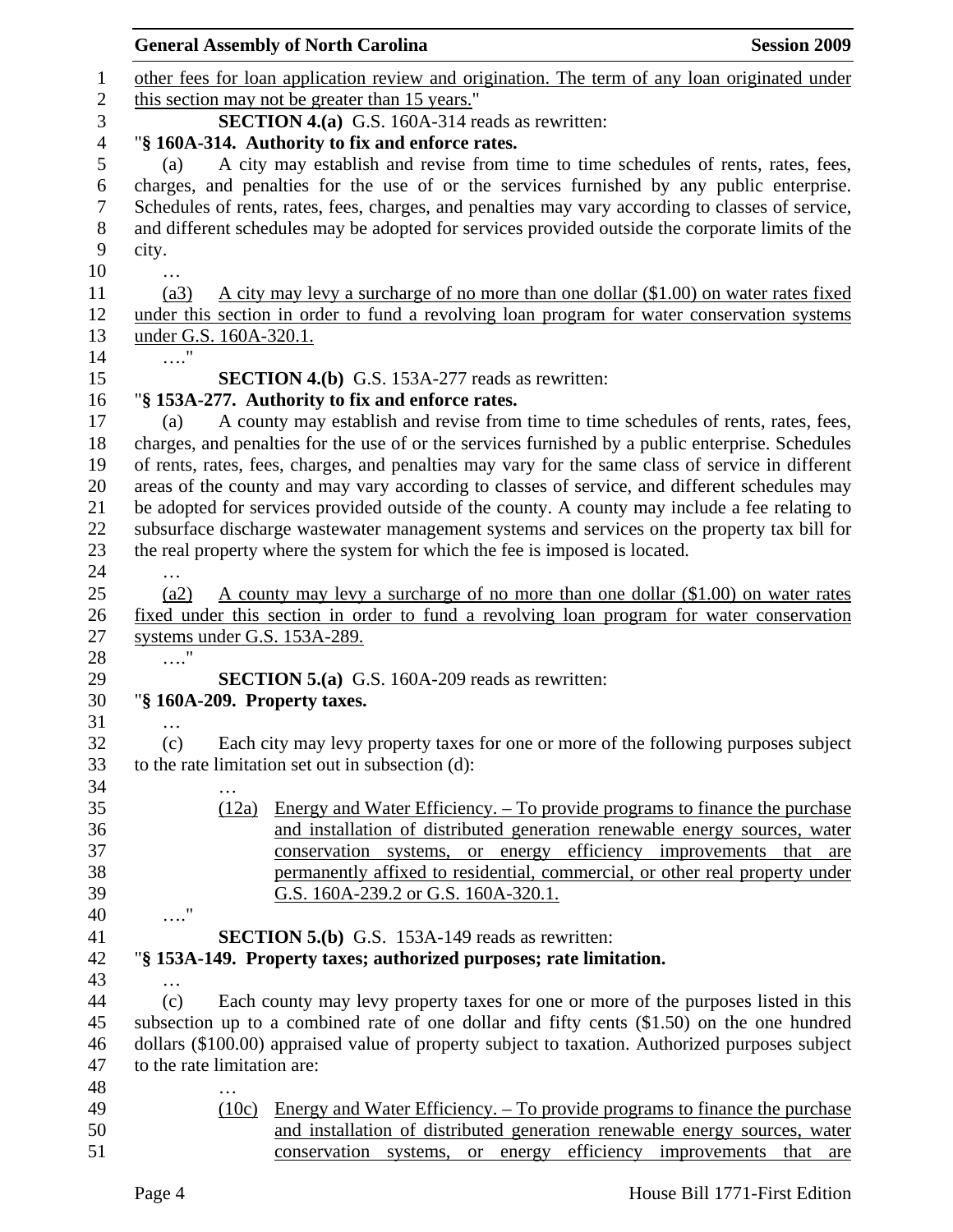| <b>Session 2009</b><br><b>General Assembly of North Carolina</b>                              |                                                                                                                                                                                             |  |  |
|-----------------------------------------------------------------------------------------------|---------------------------------------------------------------------------------------------------------------------------------------------------------------------------------------------|--|--|
|                                                                                               | permanently affixed to residential, commercial, or other real property under                                                                                                                |  |  |
|                                                                                               | G.S. 153A-210.2 or G.S. 153A-289.                                                                                                                                                           |  |  |
| $\ldots$ "                                                                                    |                                                                                                                                                                                             |  |  |
|                                                                                               | <b>SECTION 6.(a)</b> G.S. 105-129.15 reads as rewritten:                                                                                                                                    |  |  |
|                                                                                               | "§ 105-129.15. Definitions.                                                                                                                                                                 |  |  |
|                                                                                               | The following definitions apply in this Article:                                                                                                                                            |  |  |
|                                                                                               |                                                                                                                                                                                             |  |  |
|                                                                                               | (4b)<br>Local government infrastructure financing option. $- A$ special assessment                                                                                                          |  |  |
|                                                                                               | under Article 10A of Chapter 160A or Article 9A of Chapter 153A of the                                                                                                                      |  |  |
|                                                                                               | General Statutes, or a revolving loan program under G.S. 153A-455,                                                                                                                          |  |  |
|                                                                                               | 153A-289, 160A-320.1, 160A-459.1, or 162A-6.2.                                                                                                                                              |  |  |
|                                                                                               |                                                                                                                                                                                             |  |  |
| (9)                                                                                           | Water conservation system. $-$ A system or a series of components or                                                                                                                        |  |  |
|                                                                                               | mechanisms that are designed to provide for the collection and reuse on the                                                                                                                 |  |  |
|                                                                                               | premises of rainwater and that is constructed in accordance with any                                                                                                                        |  |  |
|                                                                                               | standards for such systems promulgated by the Department of Environment                                                                                                                     |  |  |
|                                                                                               | and Natural Resources or the Building Code Council."<br><b>SECTION 6.(b)</b> Article 3B of Chapter 105 of the General Statutes is amended by                                                |  |  |
|                                                                                               | adding a new section to read:                                                                                                                                                               |  |  |
|                                                                                               | "§ 105-129.16I. Credit for water conservation systems.                                                                                                                                      |  |  |
| (a)                                                                                           | Credit. - If a taxpayer has constructed, purchased, or leased a water conservation                                                                                                          |  |  |
|                                                                                               | system at the taxpayer's residence or place of business in this State during the taxable year, the                                                                                          |  |  |
|                                                                                               | taxpayer is allowed a credit equal to thirty-five percent (35%) of the cost of the system. A water                                                                                          |  |  |
|                                                                                               | conservation system that was installed by the builder of a house or dwelling unit before title                                                                                              |  |  |
|                                                                                               | was conveyed to the taxpayer does not qualify for a credit under this section. If the water                                                                                                 |  |  |
| conservation system is financed by a local government through a local government              |                                                                                                                                                                                             |  |  |
|                                                                                               | infrastructure financing option, then the entire credit may not be taken for the taxable year in                                                                                            |  |  |
| which the system is placed in service but must be taken in installments corresponding to      |                                                                                                                                                                                             |  |  |
| thirty-five percent (35%) of the yearly amount paid by the taxpayer under the assessment or   |                                                                                                                                                                                             |  |  |
| loan beginning with the taxable year in which the first payment is due for the assessment or  |                                                                                                                                                                                             |  |  |
| loan and ending with the year in which the assessment or loan is fully paid by the taxpayer.  |                                                                                                                                                                                             |  |  |
| (b)                                                                                           | Expiration. $-$ If, in one of the years in which the installment of a credit accrues, the                                                                                                   |  |  |
|                                                                                               | water conservation system with respect to which the credit was claimed is dismantled or                                                                                                     |  |  |
|                                                                                               | otherwise taken out of service in this State, the credit expires and the taxpayer may not take any                                                                                          |  |  |
|                                                                                               | remaining installment of the credit. The taxpayer may, however, take the portion of an                                                                                                      |  |  |
|                                                                                               | installment that accrued in a previous year and was carried forward to the extent permitted<br>under G.S. 105-129.17. No credit is allowed under this section to the extent the cost of the |  |  |
|                                                                                               | water conservation system was provided by public funds. However, a water conservation                                                                                                       |  |  |
|                                                                                               | system financed by a local government through a local government infrastructure financing                                                                                                   |  |  |
|                                                                                               | option shall not be considered to be provided by public funds for purposes of this section.                                                                                                 |  |  |
| (c)                                                                                           | Ceilings. – The credit allowed by this section may not exceed the applicable ceilings                                                                                                       |  |  |
|                                                                                               | provided in this subsection.                                                                                                                                                                |  |  |
| (1)                                                                                           | <u>Nonresidential property. – A ceiling of one million dollars <math>(\\$1,000,000)</math> per</u>                                                                                          |  |  |
|                                                                                               | installation applies to water conservation systems placed in service for any                                                                                                                |  |  |
|                                                                                               | purpose other than residential.                                                                                                                                                             |  |  |
| (2)                                                                                           | Residential property. $-$ A ceiling of three thousand dollars (\$3,000) per                                                                                                                 |  |  |
|                                                                                               | dwelling unit.                                                                                                                                                                              |  |  |
| (d)                                                                                           | No Double Credit. $- A$ taxpayer that claims any other credit allowed under this                                                                                                            |  |  |
|                                                                                               | Chapter with respect to a water conservation system may not take the credit allowed in this                                                                                                 |  |  |
| section with respect to the same property. A taxpayer may not take the credit allowed in this |                                                                                                                                                                                             |  |  |
|                                                                                               | section for a water conservation system installed on property the taxpayer leases from another                                                                                              |  |  |